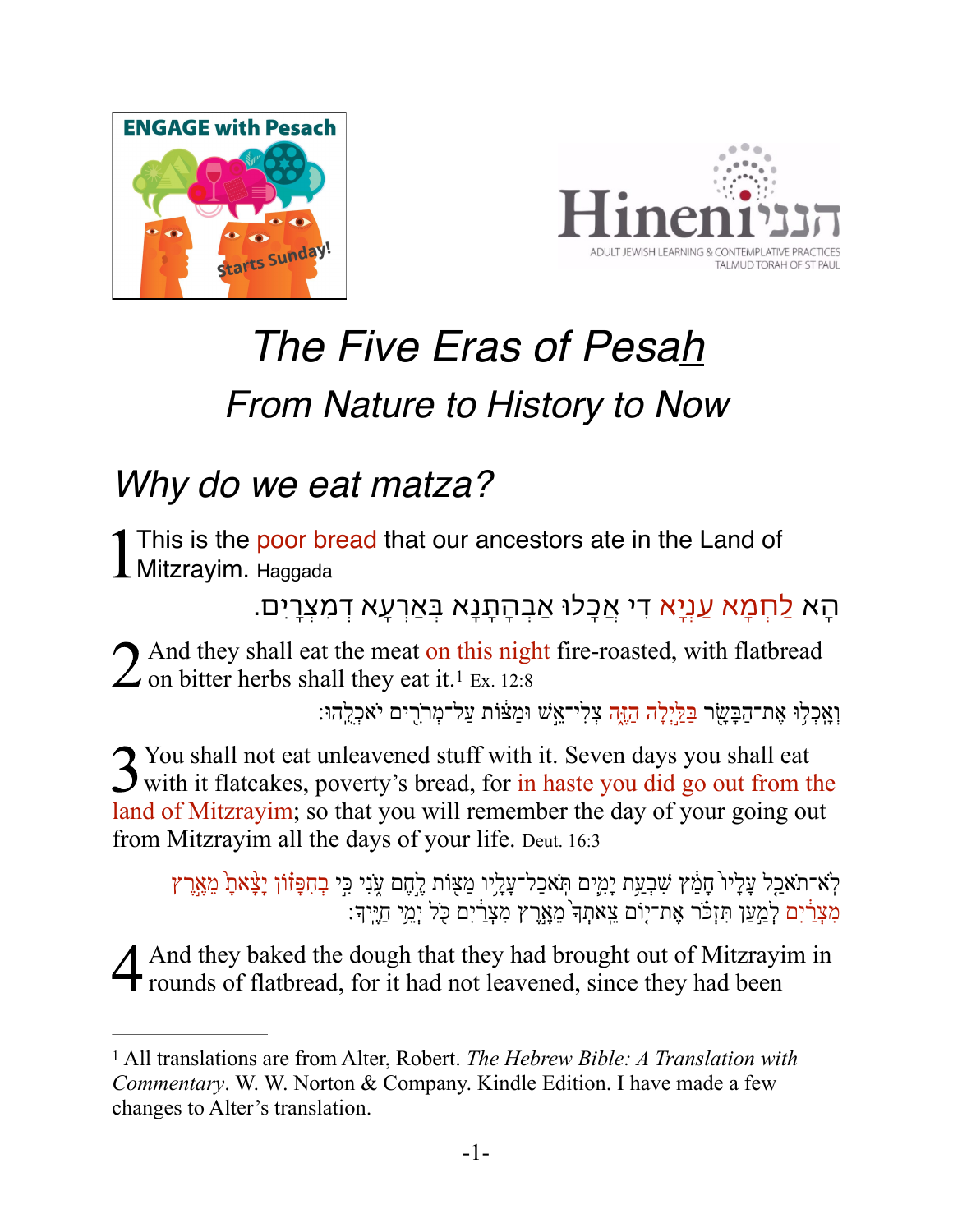driven out of Mitzrayim and could not tarry, and provisions, too, they could not make for themselves. Ex. 12:39

וַיֹּאפֿוּ אֵת־הַבָּצֵק אֲשֶׁר הוֹצִיאוּ מִמִּצְרֶיִם עֻגָּת מַצָּוֹת כִּי לְא חָמֵץ כִּי־גְרְשִׁוּ מִמִּצְרַ֫יִם וְלְא יֶכְלוּ להתמהמה וגם־צדה לא־עשוּ להם:

### 1 The Pesah & Matza Holidays

14 And they said to Pharaoh, "We have come to sojourn in the land, for I there is no pasture for your servants' flocks because the famine is grave in the land of Canaan. And so, let your servants, pray, dwell in the land of Goshen." [5a-6b] And Pharaoh said to Joseph, saying, "Let them dwell in the land of Goshen, and if you know there are able men among them, make them masters of the livestock, over what is mine." And Jacob and his sons had come to Mitzrayim, to Joseph, and Pharaoh king of Mitzrayim heard. 5And Pharaoh said to Joseph, saying, "Your father and your brothers have come to you. [6a] The land of Mitzrayim is before you. In the best of the land settle your father and your brothers. Let them dwell in the land of Goshen." Gen. 47:4-6

ד וַיְאמְרַוּ אֶל־פַּרְעֹׂה לָגָוּר בָּאָٚרֶץٞ בָּאנוֹ כִּי־אֵין מִרְעָׂה לַצֹּאן<sup>י</sup> אֲשֶׁר לַעֲבָדֶיךָ כִּי־כָבִד הָרָעָב בְאָרֶץ כְּגָעַן וְעַתָּה יִשְׁבוּ־נָא עֲבָדֶיךָ בְאָרֶץ גְּשֶׁן: ה וַיָּאמֶר פַּרְעֹׂה אֶלֹ־יוֹסֵף לֵאמֶר אָבְיךָ וְאַחֵיךָ בְּאוּ אֵלֶיךָ: ו אֱרֶץ מִצְרַיִם לְפָנֶיךָ הוא בְּמֵיטַב הָאָרֶץ הוֹשֵׁב אֶת־אָבִיךְ וְאֶת־אַחֶיךָ יִשְׁבוּ בְּאֶרֶץ גֹּשֶׁן וְאִם־יָדַ֫עְתָּ וְיֶשׁ־כָּם אַנְשִׁי־חַ֫יִל וְשַׂמְתָּם שָׂרֵי מִקְנֶה עַל־אֲשֶׁר־לִי:

2 As birds fly above, so shall YHWH Tz'va-ot protect Jerusalem,<br>2 protecting and saving, sparing and rescuing. Is. 31:5

ְּכְצִפְּרִים עָפֿוֹת כֵּ֫ן יָגֵן יְ-הָוָה צְבָאָוֹת עַל־יְרְוּשָׁלֶם גָּנְוֹן וְהָצִיל פָּסְוֹחַ וְהִמְלִיט:

### 2 The Pesah of Mitzrayim

And YHWH said to Moses and to Aaron in the land of Mitzrayim, saying, 2 "This month is for you head of months, it is the first for you of the months of the year. 3 Speak to all the community of Israel, saying: 'On the tenth of this month, let every man take a lamb for a father's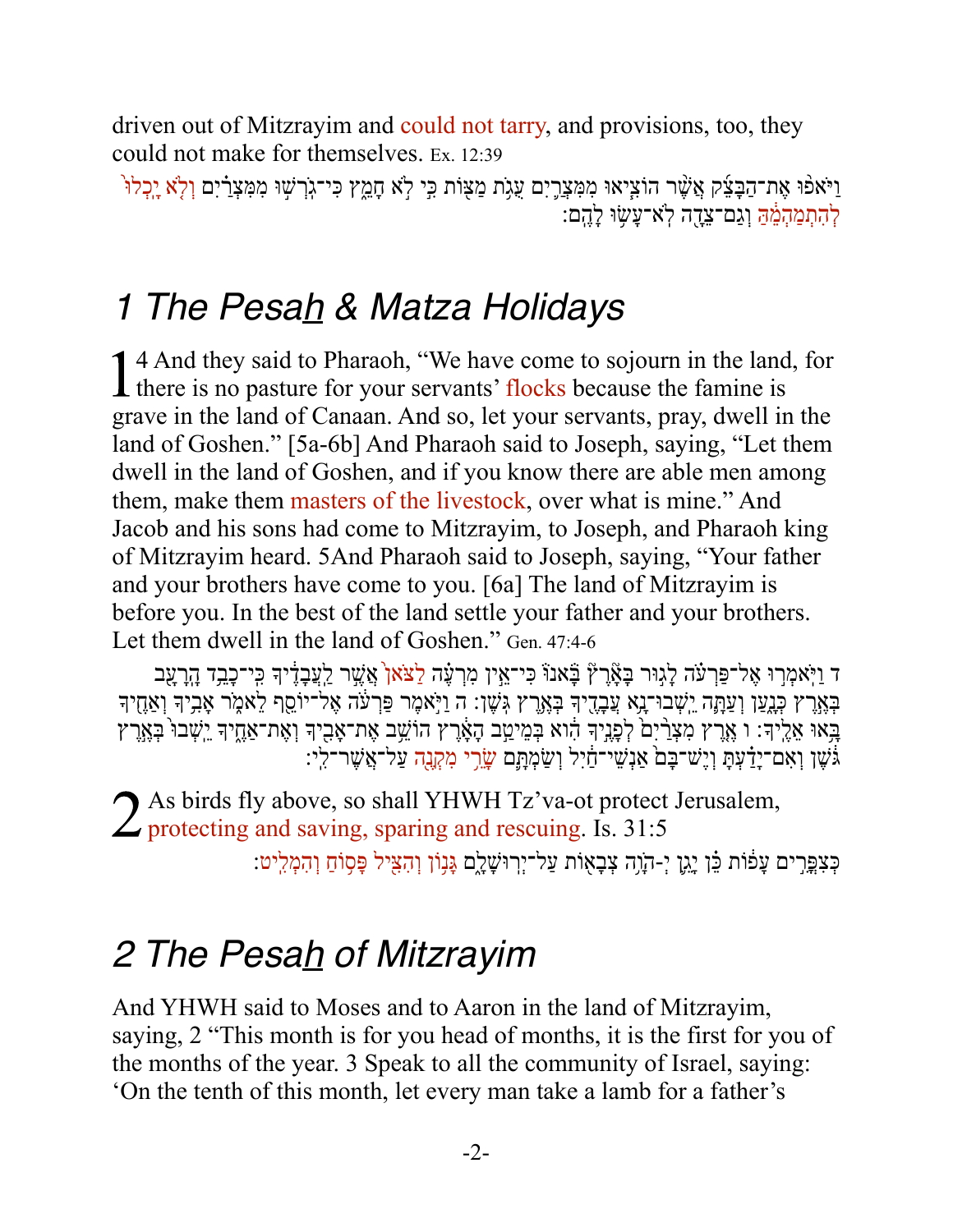house, a lamb for a household. 4 And should a household be too small to have a lamb, it must take together with its neighbor who is close to its house, in proportion to the persons, each man according to what he eats shall take his portion of the lamb. 5 An unblemished lamb, a yearling male you shall have, from the sheep or from the goats you may take it. 6 And it shall be a thing to be kept by you until the fourteenth day of this month, and the whole congregation of the community of Israel shall slaughter it at twilight. 7 And they shall take from the blood and put it on the two doorposts and on the lintel, on the houses in which they will eat it. 8 And they shall eat the meat on this night fire-roasted, with flatbread on bitter herbs shall they eat it. 9 Do not eat from it raw, nor in any way cooked in water, but fire-roasted, its head with its shanks and with its entrails. 10 And you shall leave nothing from it by morning, and what is left of it by morning in fire you shall burn. 11 And thus shall you eat it: your loins girded, your sandals on your feet, your staff in your hand, and you shall eat it in haste. It is a Pesah offering to YHWH. 12 And I will cross through the land of Mitzrayim on this night, and I will strike down every firstborn in the land of Mitzrayim from man to beast, and from all the gods of Mitzrayim I will exact retributions. I am YHWH. 13 And the blood will be a sign for you upon the houses in which you are, and I will see the blood and I will pass over you, and no scourge shall become a Destroyer amongst you when I strike in the land of Mitzrayim. Ex. 12:1-13 ֹא וַיִּאמֶר יִ-הוַ֫הֹ אֵל־מֹשֵׁה וְאֵל־אֲהַרֹוֹ בְּאֵרֵץ מִצָּרִיִם לֵאמְר: ב הַחָּדֵשׁ הַזֶּהָ לָכֵם רֹאשׁ חֲדַשִּׁים רָאשָׁוֹן הוּא לָבֶם לְחָדְשֵׁי הַשָּׁנָה: ג דַּבְרוּ אֶל־כָּלֹ־עֲדֶת יִשְׂרָאֵל לֵאמֹר בֵּעֲשֹׂר לַחִזָּשׁ הַזֶּה וְיִקְחוּ ָלְנֶ֫ם אִישׁ שֶׂה לְבֵית־אָבֹת שֶׂה לַבֵּיִת: ד וְאִם־יִמְעַט הַבּּׂיָתٛ מִהְיִוֹת מִשֶּׂהٓ וְלַקְח הוּא וּשְׁבֵנֶו הַקַּרֹב אֵל־בֵּיתוֹ בִּמְכְסֵת נִפַּשָׁת אֵישׁ לְפִי אַכְלֹוֹ תַּכְסוּ עַל־הָשֵׂה: ה ִשִׂה תַמִּיִם זַכְר בֵּן־שַׁנַה יִהְיֶה לָבֶם מִו־הַכְּבָשִׂים וּמִו־הָעִזֵּים תִּקֶּחוּ: ו וְהָיֶה לָבֶם ׁלְמִשְׁמֶרֶת עַד אַרְבָּעָה עָשָׂר יוֹם לַחְדֶשׁ ַהֶּזֶה וְשֶׁחֲטִוּ אֹתוֹ כָּל קְהַל עֲדַת־יִשְׂרָאֵל בִּין הָעַרְבָּיִם: ז וְלָקְחוּ מִן־הַדָּם וְנִתְנָוּ עַל־שָׁתֵּי הַמְּזוּזֶֹת וְעַל־הַמַּשְׁקֵוֹף עֲל הַבֵּתִּֽים אֲשֶׁר־יְאֹכְלְוּ אֹתָוֹ בָּהֶם: ח וְאָכְלוּ אֶת־הַבָּשָׂר בַלֵיְלָה הַזֶּה צְלִי־אֵשׁ וּמַצּׁוֹת עַל־מְרֹרִים יֹאכְלֵהוּ: ט אַל־תְּאכְלִוּ מִמֶּנּוּ ּנָא וּבָשֵׁל מְּבֻשָּׁל בַּמֲיִם כִּי אָם־צְלִי־אֵׂשׁ רֹאשׁוֹ עַל־כְּרָעָיו וְעַל־קִרְבְּוֹ: י וְלֹא־תוֹתִירוּ מִמֶּנּוּ עַד־בֶקֶר וְהַנִּתְר מִגְּמֵנּוּ ַעַד־בָּקֶר בָּאֲשׁ תִּשְׂרְפוּ: יא וְכָּבָהׂ תִּאלְלוּ אֹתוֹ מָתְנֵיכֶם חֲגֶרִים וַעֲלֵיכֶם ּבְּרַגְלֵיכֶם וּמַקֶּלְכֶם ּבְּיֶדְכֶם וַאֲכָלְתֵּם אֹתוֹ בִּחְפָּזוֹן ִפֵּסַח הִוּא לַי-הוֶֹה: יב וְעָבַרְתִּי בְאֲרֵץ־מְצָרְיָם בַּלֵּיְלָה הָזֶה וְהִכֵּיתִי כָל־בְּכוֹר בְּאֶרֶץ מִצְרַׂיִם מֵאָֽדֶם וְעַד־בְּהֵמֶה וּבְכָל־אֱלֹּהֵי מִצְרֵיִם אॢֽוֶשֶׂה שְׁפָטִים אֲנִי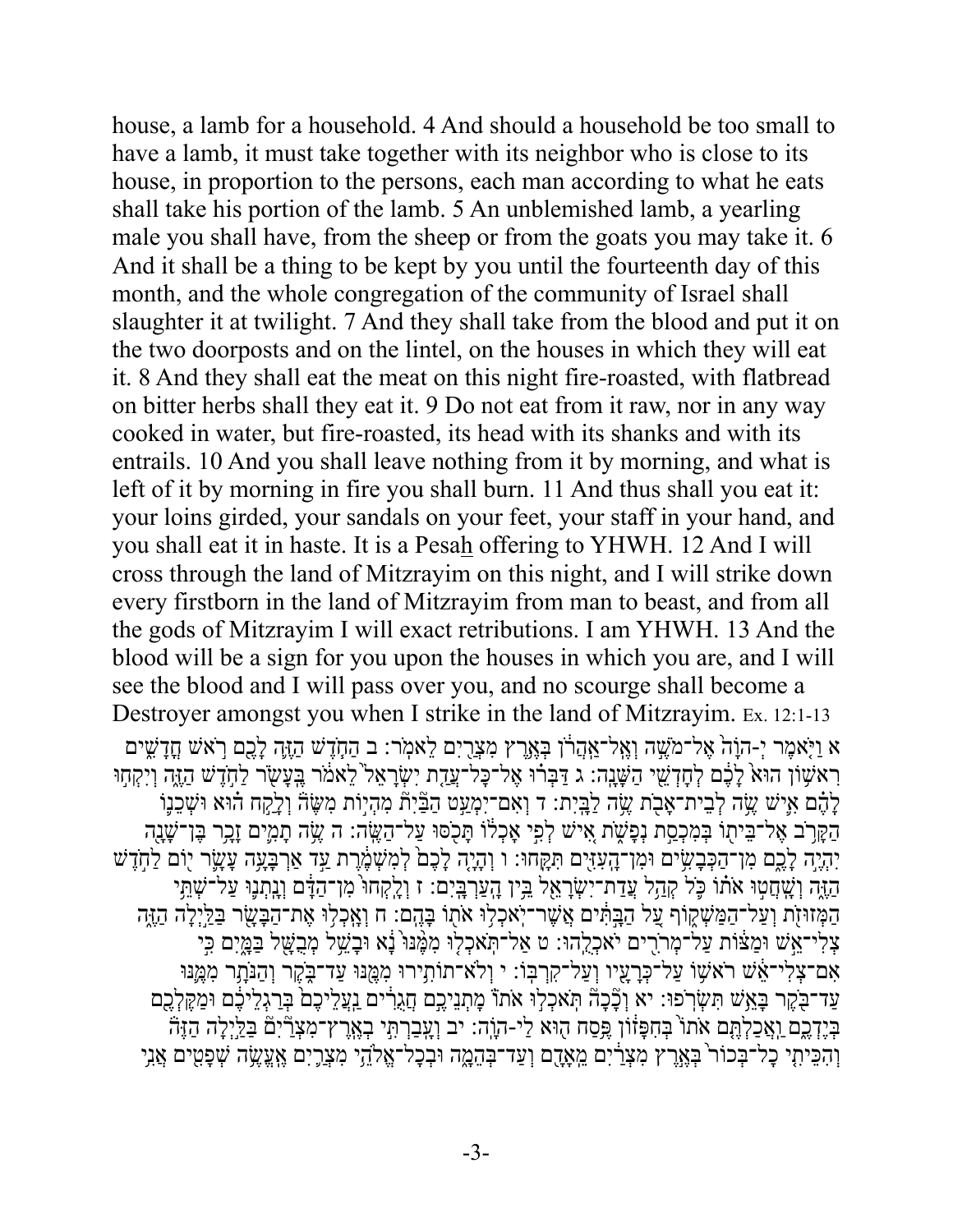יְ-הוֶה: יג וְהָיָה הַדָּם לָבֶׁם לְאֹת עַל הַבְּתִּים אֲשֶׁר אַתֲם שָׁם וְרָאִיתִי אֶת־הַדָּם וּפִסַחְתִּי עֲלֶכֶם ולא־יהיה בכם נגף למשחית בהכתי בארץ מצרים:

### 3 The Pesah of the First Commonwealth

Seven days shall you eat flat-bread. The very first day you shall **L** expunge leaven from your houses, for whosoever eats leavened bread, that person shall be cut off from Israel, from the first day to the seventh day. Ex. 12:15

שִׁבְעַת יָמִים מַצְּוֹת תֹּאלֵלוּ אֲךָ בַּיְוֹם הָרְאשׁוֹן תַּשְׁבִּיתוּ שְׂאָר מִבְתֵּיָכֶם כִּי ו כָּל־אֹכֵל חָמֵ֫ץ וְנִכְרְתָׁה הַגְּפֶשׁ הַהָוא מִיִּשְׂרָאֵל מִיּוֹם הָרְאשָׁן עַד־יוֹם הַשְּׁבְעִי:

2 In the first month, on the fourteenth day of the month in the evening<br>2 you shall eat flatbread, until the twenty-first day in the evening. 19 Seven days no leaven shall be found in your houses, for whosoever eats what is leavened, that person shall be cut off from the community of Israel, sojourner and native of the land alike. Ex. 12:18-19

יח בֶּרְאֹשׁוֹ בְּאַךְבָּעָה עָשָׂר יָוֹם לַחֹדָשׁ בָּעֶּ֫רָב תְּאֹכְלִוּ מַצִּׂת עַד יוֹם הָאָחָד וְעָשְׂרֵים לַחֻדָּשׁ<br>בָּעֲרֶב: יט שִׁבְעַת יָמִים שְׂאֹר לָא יִמָּאֵא בְּבְתֵּיכֶם כִּי ו כָּל־אֹכֵל מַחְמֶצֶת וְנִכְךְתָ מעדת ישראל בגר ובאזרח הארץ:

3 You shall not eat unleavened stuff with it. Seven days you shall eat<br>3 with it flatcakes, poverty's bread, for in haste you did go out from the land of Mitzrayim; so that you will remember the day of your going out from Mitzrayim all the days of your life. Deut. 16:3

לְא־תֹאַכַל עָלָיוֹ חָמֵ֫ץ שִׁבְעַת יָמִים תְּאֹכַל־עָלָיו מַצִּוֹת לָחֶם עָנִי כִּי בְחִפָּזֹוֹן יָצָּאתָ מֵאֶרֶץ<br>מִצְרַ֫יִם לְמַעַּן תִּזְכֹּר אֶת־יָוֹם צֵאתְדִּ מֵאֶרֶץ מִצְרַ֫יִם כָּל יְמֵי חַיֶּיךָ:

4 Six days you shall eat flatbread, and on the seventh day an assembly to YHWH your God. You shall do no task. Deut. 16:8

ֹשֵׁשֹׁת יָמִים תֹּאכַל מַצֶּוֹת וּבַיִּוֹם הַשִּׁבִיעִי עֲצֵׁרֵת יַי-הוָה אֵ-להָיִךְ לָא תַעֲשֶׂה מְלָאכָה: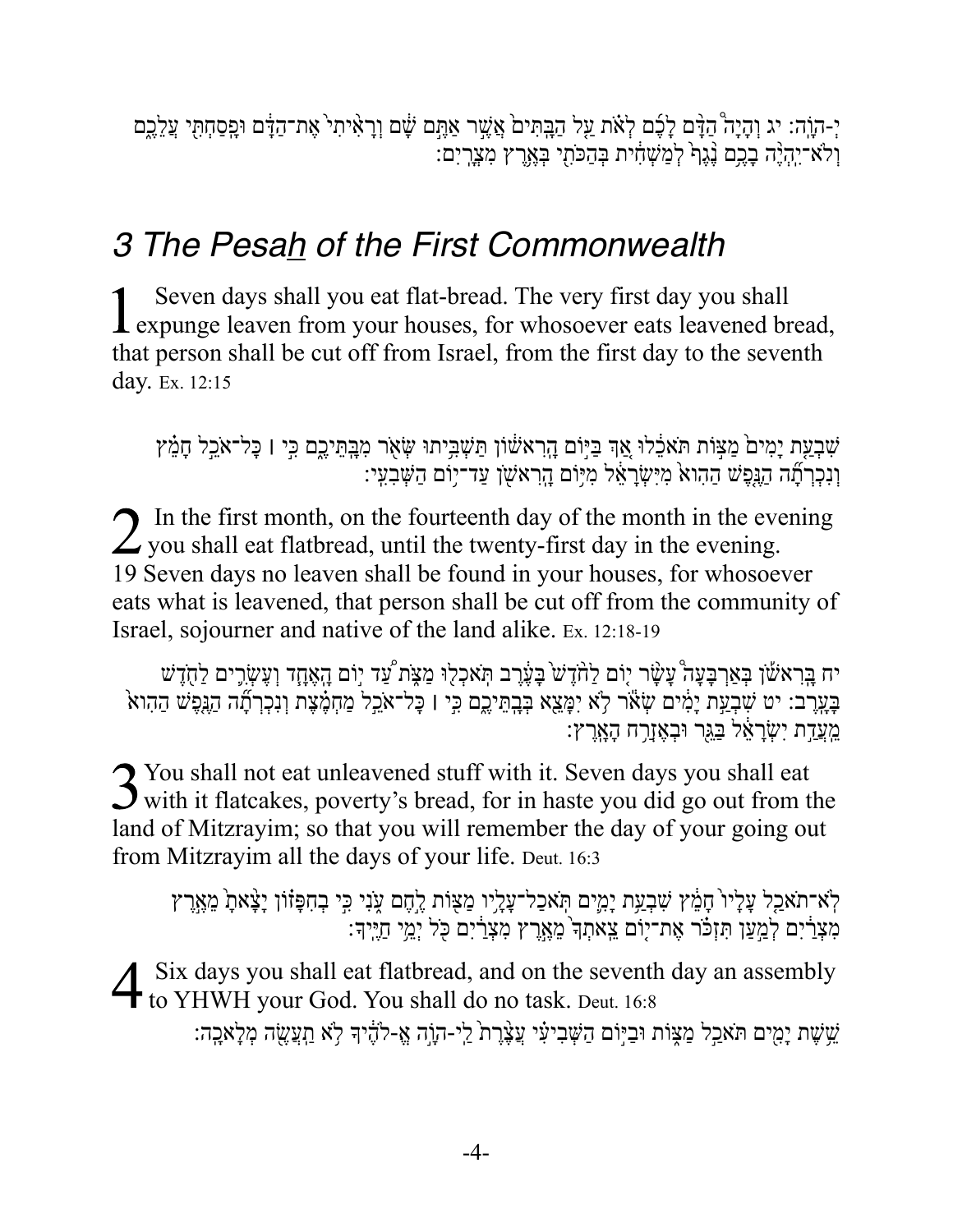5Blessed are You, Adonai our God, Ruler of the universe, who  $J$  brings forth bread from the earth. Haggada

בָרוְ אַתָה ה', א-ֱלהֵינו מֶלְֶ הָעולָם הַמוצִיא לֶחֶם מִן הָאָרץ. 6 Blessed are You, Adonai our God, Ruler of the universe, who<br>Sanctified us by God's commandments and commanded us on the eating of matza. Haggada

#### בָרוְ אַתָה ה', א-ֱלהֵינו מֶלְֶ הָעולָם, אֲשֶר קדְשָנו בְמִצְותָיו וְצִוָנו עַל אֲכִילַת מַצָה.

7 And all YHWH's service was firmly set on that day to do the paschal sacrifice and to offer up burnt offerings on the altar of YHWH according to the command of King Josiah. 17 And the Israelites present did the paschal sacrifice at that time and the Festival of Flatbread seven days. 18 And no Pesah like it had been done in Israel from the days of Samuel the prophet, and all the kings of Israel had not done like the Pesah that Josiah and the priests and the Levites and all Judah and Israel present and the dwellers of Jerusalem did. 19 In the eighteenth year of Josiah's kingship this Pesah was done. II Chron. 35:16-19

ְטז וַׁתִּכּוֹן כָּל־עֲבוֹדַ֫ת יִ-הוֵۢה בַּיִּוֹם הַהוּא לֵעֲשׂוֹת הַפֶּסַח וְהָעֲלוֹת עֹלוֹת עַל מִזְבֵּח יִ-הְוֵה כִּמְצָוֶת ַהַמֶּלֶךְ יְאֹשִׁיָּהוּ: יז וַיַּעֲשׁוּ בְנֵי־יִשְׂרָאֵל הַנִּמְצְאָים אֶת־הַפֵּסַח בָּעֵת הַהָיא וְאֶת־חַג הַמַּצִּוֹת שִׁבְעַת יָמִים: יח וְלֹא־ַנְַעֲשָׂה פֶסַח כָּמֹהוּ בְּיִשְׂרָאֵ֫ל מִימֵי שְׁמוּאֵל הַנָּבִיא וְכָל־מַלְבֵי יִשְׂרָאֵל ו לְא־עָשׁוּ ַכְּפֵּסַח אֲשֶׁר־עָשָׂה יְ֫אשִׁיָּהוּ וְהַכְּהֲנִים וְהַלְוִיִּם וְכָל־יְהוּדָה וְוִשְׂרָאֲל הַנִּמְצָׂא וְיִוּשְׁבֵי יִרְוּשָׁלֶם: יט בִּשְׁמוֹנֶה עֶשְׂרֵה שָׁנָּה לְמַלְכָוּת יְאֹשָׁיֶהוּ נַעֲשֶׂה הַפֶּסַח הַזֶּה:

### *4 The Pesah of the Talmud*

1 This is the poor bread that our ancestors ate in the Land of<br>Mitzrayim. All who lack, come and eat; all who need, come and observe the Pesah. This year, here; next year in the Land of Israel. This year slaves; next year free people. Haggada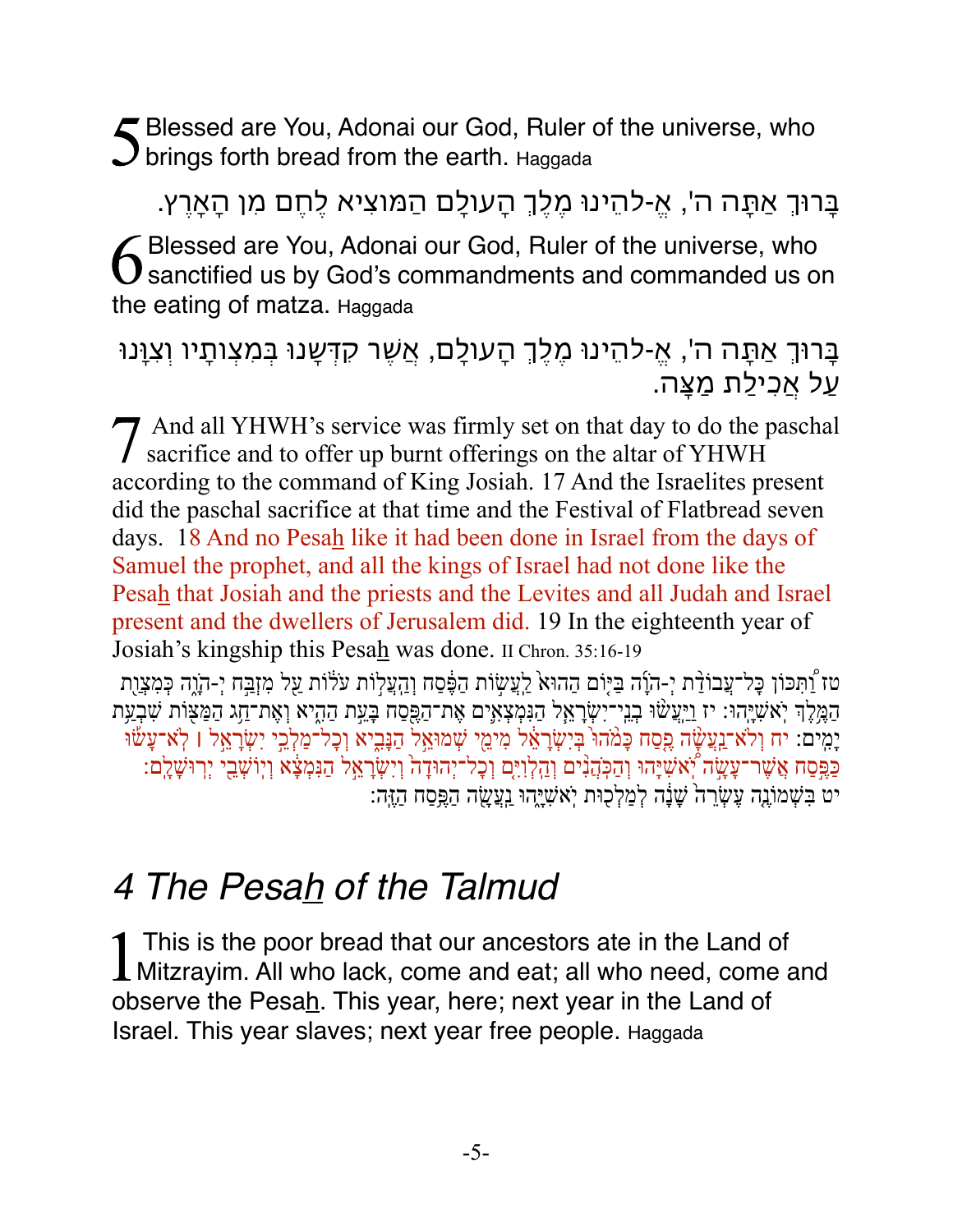הָא לַחְמָא עַנְיָא די אֲכָלו אַבְהָתָנָא בְאַרעָא דמִצְריִם.כָל דכְפִין יֵיתֵי וְיֵיכל, כָל דצְריְ יֵיתֵי וְיִפְסַח. הָשַתָא הָכָא, לְשָנָה הַבָאָה בְאַרעָא דיִשְראֵל. הָשַתָא עַבְדי, לְשָנָה הַבָאָה בְנֵי חורין.

23 They brought [vegetables] before him. He dips the hazeret before he reaches the bread, [with the bitter herbs]. They brought before him matza and hazeret and haroset, and two cooked dishes; although ḥaroset is not a mitzva. Rabbi Eliezer ben Tzadok says: [It is a] mitzva. And in Temple [times] they brought before him the body of the Paschal lamb.

ג הֵבִיאו לְפָנָיו, מְטַבֵל בַחֲזֶרת, עַד שֶמַגִיעַ לְפַרפֶרת הַפַת. הֵבִיאו לְפָנָיו מַצָּה <u>וַח</u>ַזֶרֶת <u>וַח</u>ֲרֹסֶת וּשְׁנֵי תַבְשִׁילִין, אַף עַל פִּי שֶׁאֵין חֲרֹסֶת מִצְוָה. רבִי אֱלִיעֶזֶר בְרבִי צָדוק אומֵר, מִצְוָה. ובַמִקדָש הָיו מְבִיאִים לְפָנָיו גופו שֶל פֶסַח:

4 They poured the second cup for him, and here the son asks his father. And if the son does not have the intelligence, his father teaches him: Why is this night different from all other nights? As on all other nights we eat leavened bread and matza; on this night all matza. As on all other nights we eat other vegetables; on this night bitter herbs. As on all other nights we eat roasted, stewed, or cooked meat, on this night all roasted meat. As on all other nights we dip once; on this night twice. And according to the intelligence of the son, his father teaches him. When teaching his son about the Exodus. He begins with disgrace and concludes with glory. And he expounds from: "An Aramean tried to destroy my father" (Deut. 26:5), until he concludes the entire section.

ד מָזְגו לו כוס שֵנִי, וְכָאן הַבֵן שואֵל אָבִיו, וְאִם אֵין דַעַת בַבֵן, אָבִיו מְלַמְדו, מַה נִשְתַנָה הַלַיְלָה הַזֶה מִכָל הַלֵילות, שֶבְכָל הַלֵילות אָנו אוכְלִין חָמֵץ ומַצָה, הַלַיְלָה הַזֶה כֻלו מַצָה. שֶבְכָל הַלֵילות אָנו אוכְלִין שְאָר יְרקות, הַלַיְלָה הַזֶה מָרור. שֶבְכָל הַלֵילות אָנו אוכְלִין בָשָר צָלִי, שָלוק, ומְבֻשָּל, הַלַיְלָה הַזֶה כֻלו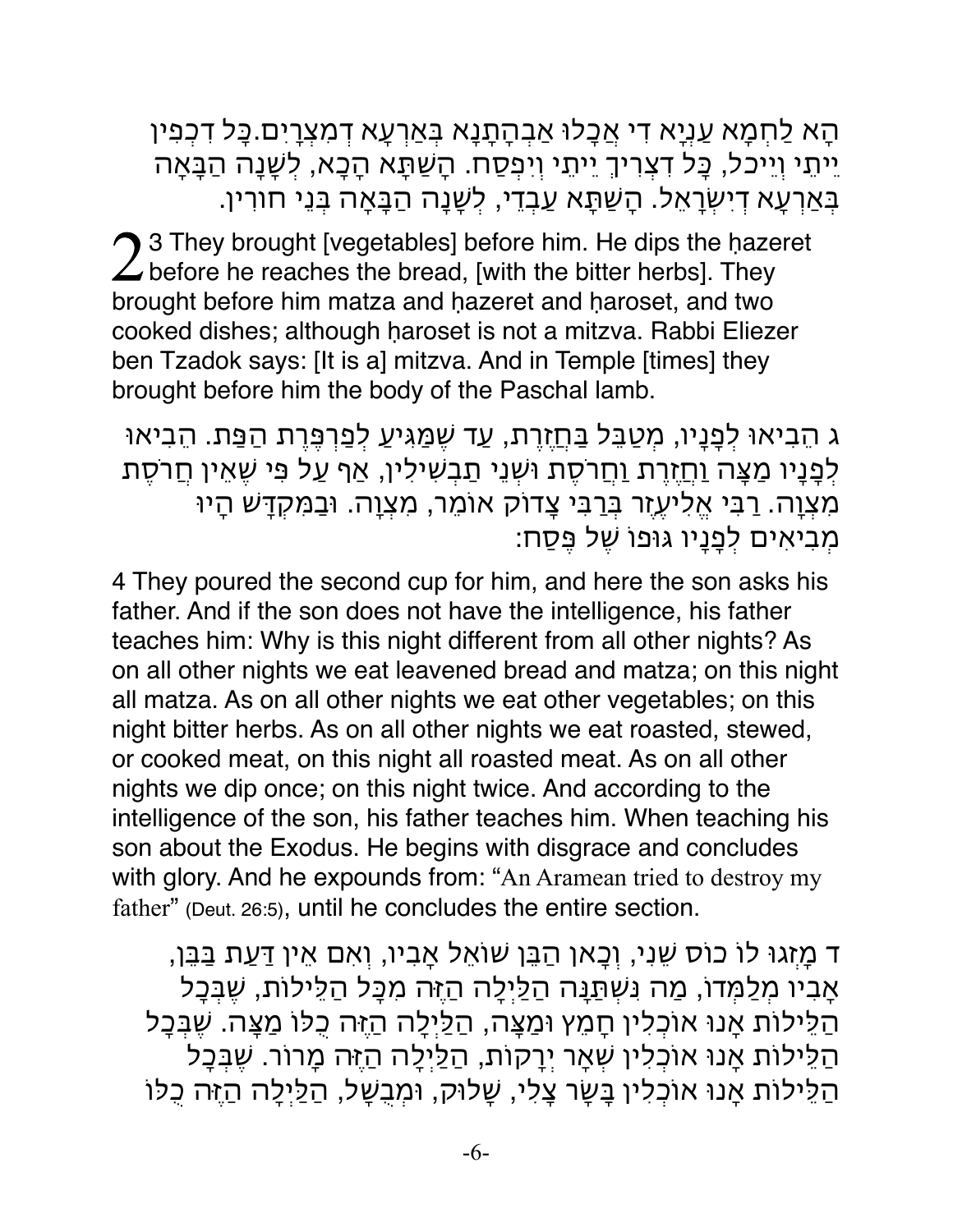צָלִי. שֶבְכָל הַלֵילות אָנו מַטְבִילִין פַעַם אַחַת, הַלַיְלָה הַזֶה שְתֵי פְעָמִים. ולְפִי דעְתו שֶל בֵן, אָבִיו מְלַמְדו. מַתְחִיל בִגְנות ומְסַיֵם ּבִשֶׁבַח, וְדוֹרֵשׁ מֵאֲרַמִּי אוֹבֵד אָבִי, עַד שֵיּגְמֹר כֹּל הַפָּרָשָׁה כָלַה:

5 Rabban Gamliel would say: Anyone who did not say these three matters on Pesah has not fulfilled his obligation: The Paschal lamb, matza, and bitter herbs. The Paschal lamb because the Place passed over [*pasaḥ/*תס] the houses of our forefathers in Mitzrayim… Matza because our ancestors were redeemed from Mitzrayim… Bitter herbs because the Mitzrayimians embittered our forefathers' lives in Mitzrayim… In each and every generation a person must view themselves as though they personally left Mitzrayim, as it is stated: "And you shall tell your child on that day, saying: It is because of this which YHWH did for me when I came forth out of Mitzrayim" (Exodus 13:8). Therefore we are obligated to thank, praise, glorify, extol, exalt, honor, bless, revere, and laud the One who performed for our forefathers and for us all these miracles: God took us out from slavery to freedom, from sorrow to joy, from mourning to a Festival, from darkness to a great light, and from enslavement to redemption. And we will say before God: Halleluya. Mishna P'sachim 10:3-5 and Haggada

ה רבָן גַמְלִיאֵל הָיָה אומֵר, כָל שֶלא אָמַר שְלשָה דבָרים אֵלו בַפֶסַח, לא יָצָא יְדי חובָתו, וְאֵלו הֵן, פֶסַח, מַצָה, ומָרור. פֶסַח, עַל שום שֶפָסַח הַמָקום עַל בָתֵי אֲבותֵינו בְמִצְריִם... מַצָה, עַל שום שֶנִגְאֲלו אֲבותֵינו מִמִצְריִם... מָרור, עַל שום שֶמֵררו הַמִצְרים אֶת חַיֵי אֲבותֵינו בְמִצְריִם... בְכָל דור וָדור חַיָב אָדם לִרְאוֹת אֶת עַצְמוֹ כְּאִלוּ הוּא יָצָא מִמִצְרַיִם, שֶׁנָאֱמַר (שמות יג), וְהָגַּדְתָּ לְבִנְךָ בַּיּוֹם הַהוּא לֵאמֹר, בַּעֲבוּר זֶה עָשָׂה ה׳ לִי בִּצֵאתִי מִמְּצְרָיִם. לִפִיכָּךָ אֲנַחְנוּ ּחַיָּבִין לִהוֹדוֹת, לִהַלֵּל, לִשַּׁבֵּחַ, לִפָּאֵר, לִרוֹמֵם, לִהַדֵּר, לִבָּרֵךְ, לְעַלֵה, ולְקלֵס, לְמִי שֶעָשָה לַאֲבותֵינו וְלָנו אֶת כָל הַנִסִים הָאֵלו,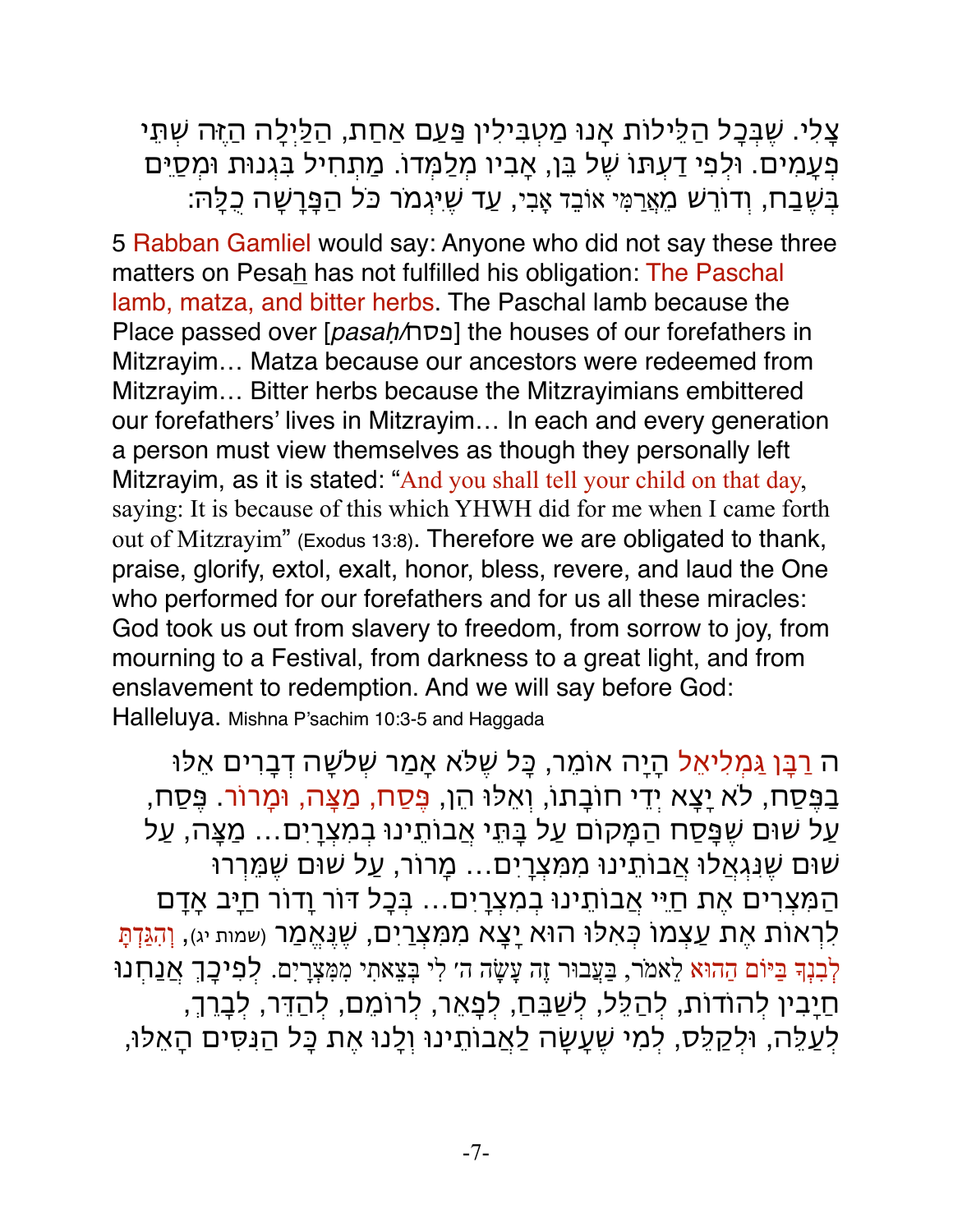הוצִיאָנו מֵעַבְדות לְחֵרות, מִיָגון לְשִמְחָה, ומֵאֵבֶל לְיום טוב, ומֵאֲפֵלָה לְאור גָדול, ומִשִעְבוד לִגְאֻלָה. וְנֹאמַר לְפָנָיו, הַלְלויָה:

3 A story of R' Eliezer, R' Y'hoshua, R' Elazar ben Azaria, R'<br>3 Akiva and R' Tarfon, who were dining in B'nai B'rak and telling of the exodus from Mitzrayim all that night, until their students came and said, "Our Rabbis, it's time to read the morning Sh'ma. Haggada

מַעֲשֶה בְרבִי אֱלִיעֶזֶר וְרבִי יְהושֻעַ וְרבִי אֶלְעָזָר בֶן עֲזַריָה וְרבִי עֲקיבָא וְרבִי טַרפון שֶהָיו מְסֻבִין בִבְנֵי בְרק וְהָיו מְסַפְרים בִיצִיאַת מִצְריִם כָל אותו הַלַיְלָה, עַד שֶבָאו תַלְמִידיהֶם וְאָמְרו לָהֶם רבותֵינו הִגִיעַ זְמַן קריאַת שְמַע שֶל שַחֲרית.

R' Elazar said, I'm about 70 years old, but I was never privileged to know why we tell of the exodus from Mitzrayim at night [at the Seder] until ben Zoma explained, as it says: so that you will remember the day of your going out from Mitzrayim *all* the days of your life. The days of your life means the days; *all* the days of your life includes the nights. Other Rabbis say, the days of your life means in this world; *all* the days of your life includes the coming world. Haggada

אָמַר רבִי אֶלְעָזָר בֶן עֲזַריָה הֲרי אֲנִי כְבֶן שִבְעִים שָנָה וְלא זָכִיתִי שֶתֵאָמֵר יִצִיאַת מִצְרַיִם בַּלֵּילות עַד שֶׁדַּרְשָׁהּ בֵּן זומָא, שֵׁנֵאֵמַר, לִמֲעַן תִּזְכֹּרֹ אֶת־יַוֹם צָאתִרָ מֵאֶרֵץ מִצְרַיִם כִּל יִמֶי חַיֵּיךָ. יְמֵי חַיֵּיךָ הַיָּמִים. כְּל יְמֵי חַיִּיךָ הַלֵילות. וַחֲכָמִים אומְרים יְמֵ֥י חַיֶֽיָ הָעולָם הַזֶה. כֹ֖ל יְמֵ֥י חַיֶֽיָ לְהָבִיא לִימות הַמָשִיח:ַ

A story about Rabban Gamliel and the Elders who were dining  $\overline{\mathbf{t}}$  in the home of Baitus ben Zunin in Lod and who were busy with the laws of the paschal lamb until the crowing of the rooster. Tosefta P'sachim 10.8

מעשה ברבן גמליאל וזקנים שהיו מסובין בבית ביתוס בן זונין בלוד והיו עסוקין בהלכות הפסח כל הלילה עד קרות הגבר.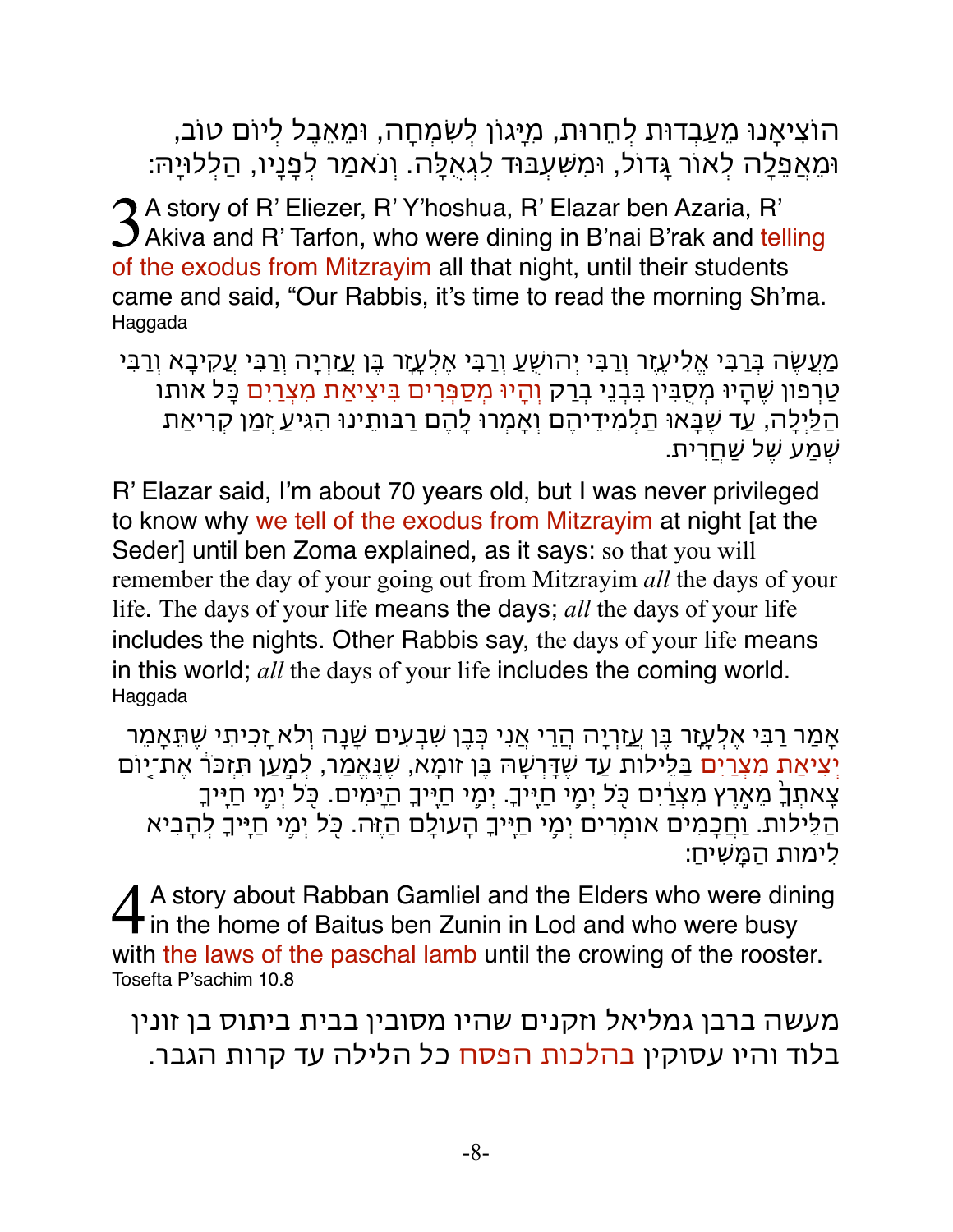53 And Boaz said to her at mealtime, "Come here and eat of the bread and dip your crust in vinegar." And she sat alongside the reapers, and he bundled together roasted grain for her, and she ate and was sated and left some over. Ruth 2:14

וַיֹּאמֶר צְׁיָה בֹעַז לְעֵת הָאֹכֶל גְּשִׁי הֲלֹם וְאָבַלְתְּ מִן־הַלֶּהֶם וְטָבַלְתְּ פִּתֵּךְ בַּתֶּמֶץ וַתֵּישֶׁב<sup>י</sup> מִצַּד ּהַקּוֹצְרִ֫ים וַיִּצְבָּט־לֶהּ קַלְי וַתְּאכַל וַתְּשָׂבַע וַתּוַתְר:

6 Blessed are You, Adonai our God, Ruler of the universe, who redeemed us and redeemed our ancestors in Mitzrayim and brought us to this night on which to eat matza and marror. Thus, Adonai our God and God of our ancestors, bring us to more holidays and pilgrimages as they arrive in shalom, happy in the rebuilding of your City and rejoicing in your worship. And we will eat there from the Temple sacrifices and the Paschal sacrifices, their blood reaching the side of your altar, as You desire; and we will acknowledge You with a new song about our redemption and the fulfillment of our lives. Blessed are You, Adonai, who redeemed Israel.

Blessed are You, Adonai our God, Ruler of the universe, who creates the fruit of the vine. Haggada

בָרוְ אתה ה' א-ֱלהֵינו מֶלְֶ העולָם, אֲשֶר גְאָלָנו וְגָאַל אֶת אֲבותֵינו מִמִצְרים, וְהִגִיעָנו לַלַיְלָה הַזֶה לֶאֱכָל בו מַצָה ומָרור. כֵן ה' אֱלהֵינו וֵאלהֵי אֲבותֵינו יַגִיעֵנו לְמועֲדים וְלִרגָלִים אֲחֵרים הַבָאִים לִקראתֵנו לְשָלום, שְמֵחִים בְבִנְיַן עִירָ וְשָשִים בַעֲבודת.ֶָ וְנאכַל שָם מִן הַזְבָחִים ומִן הַפְסָחִים אֲשֶר יַגִיעַ דָמָם עַל קיר מִזְבַחֲָ לְרצון, וְנודה לְָ שִיר חָדש עַל גְאֻלָתֵנו ועַל פְדות נַפְשֵנו. בָרוְ אַתָה ה', גָאַל יִשְראֵל. ָבְרוּךְ אַתֲה ה', אֵ-להֵינוּ מֶלֶךְ הַעולָם בּורֵא פְּרִי הַגַּפֶן.

*5 The Pesah of Now*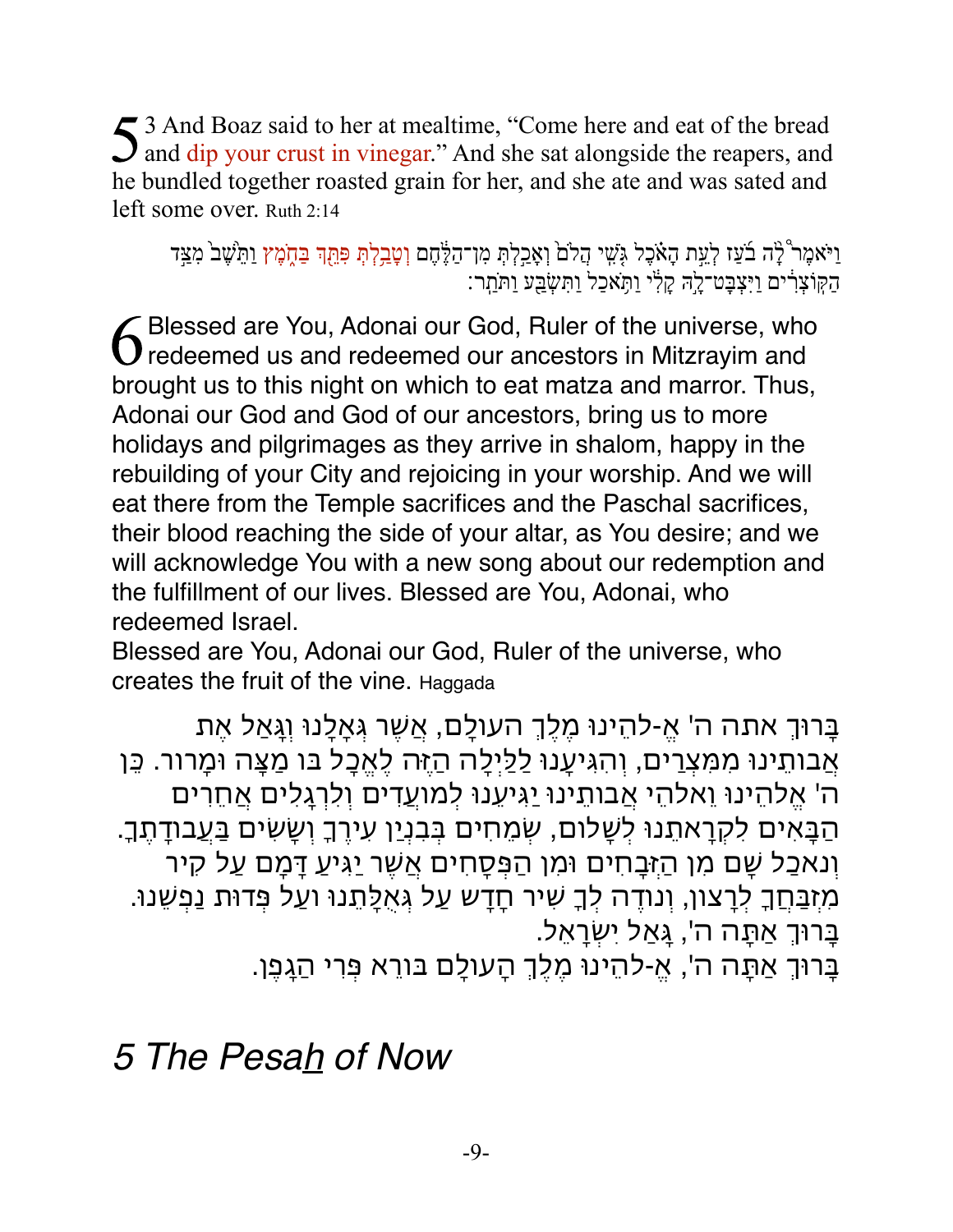## *Appendix*

1 We were slaves to Pharaoh in the Land of Mitzrayim. And<br>Adonai, our God, took us out from there with a strong hand and an outstretched arm. And had the Blessed Holy One not taken our ancestors from Mitzrayim, behold we and our children and our children's children would all be enslaved to Pharaoh in Mitzrayim. And even if we were all sages, all discerning, all elders, all knowledgeable about the Torah, it would be a commandment upon us to tell the story of the exodus from Mitzrayim. And anyone who elaborates in telling the story of the exodus from Mitzrayim is praiseworthy. Haggada

עֲבָדים הָיִינו לְפַרעה בְמִצְריִם, וַיוצִיאֵנו ה' א-ֱלהֵינו מִשָּם בְיָד חֲזָקה ובִזְרעַ נְטויָה. וְאִלו לא הוצִיא הַקָדוש בָרוְ הוא אֶת אֲבותֵינו מִמִצְריִם, הֲרי אָנו ובָנֵינו ובְנֵי בָנֵינו מְשֻעְבָדים הָיִינו לְפַרעה בְמִצְריִם. וַאֲפִילו כֻלָנו חֲכָמִים כֻלָנו נְבונִים כֻלָנו זְקנִים כֻלָנו יודעִים אֶת הַתורה מִצְוָה עָלֵינו לְסַפֵר בִיצִיאַת מִצְריִם. וְכָל הַמַרבֶה לְסַפֵר בִיצִיאַת מִצְריִם הֲרי זֶה מְשֻבָח.

 $2$  From the beginning, our ancestors were idol worshipers. And now, the Place has brought us close to God's worship, as it is stated:

And Joshua said to all the people: "Thus said YHWH God of Israel: 'Your forefathers dwelled across the Euphrates long ago—Terah father of Abraham and father of Nahor, and they served other gods. 3 And I took your father Abraham from across the Euphrates and led him to the land of Canaan, and I multiplied his seed and gave him Isaac. 4 And I gave to Isaac Jacob and Esau, and I gave to Esau the high country of Seir to take hold of, but Jacob and his sons went down to Mitzrayim. Joshua 24:2-4

מִתְחִלָה עובְדי עֲבודה זָרה הָיו אֲבותֵינו, וְעַכְשָיו קרבָנו הַמָקום לַעֲבדתו, שֶנֶאֱמַר: